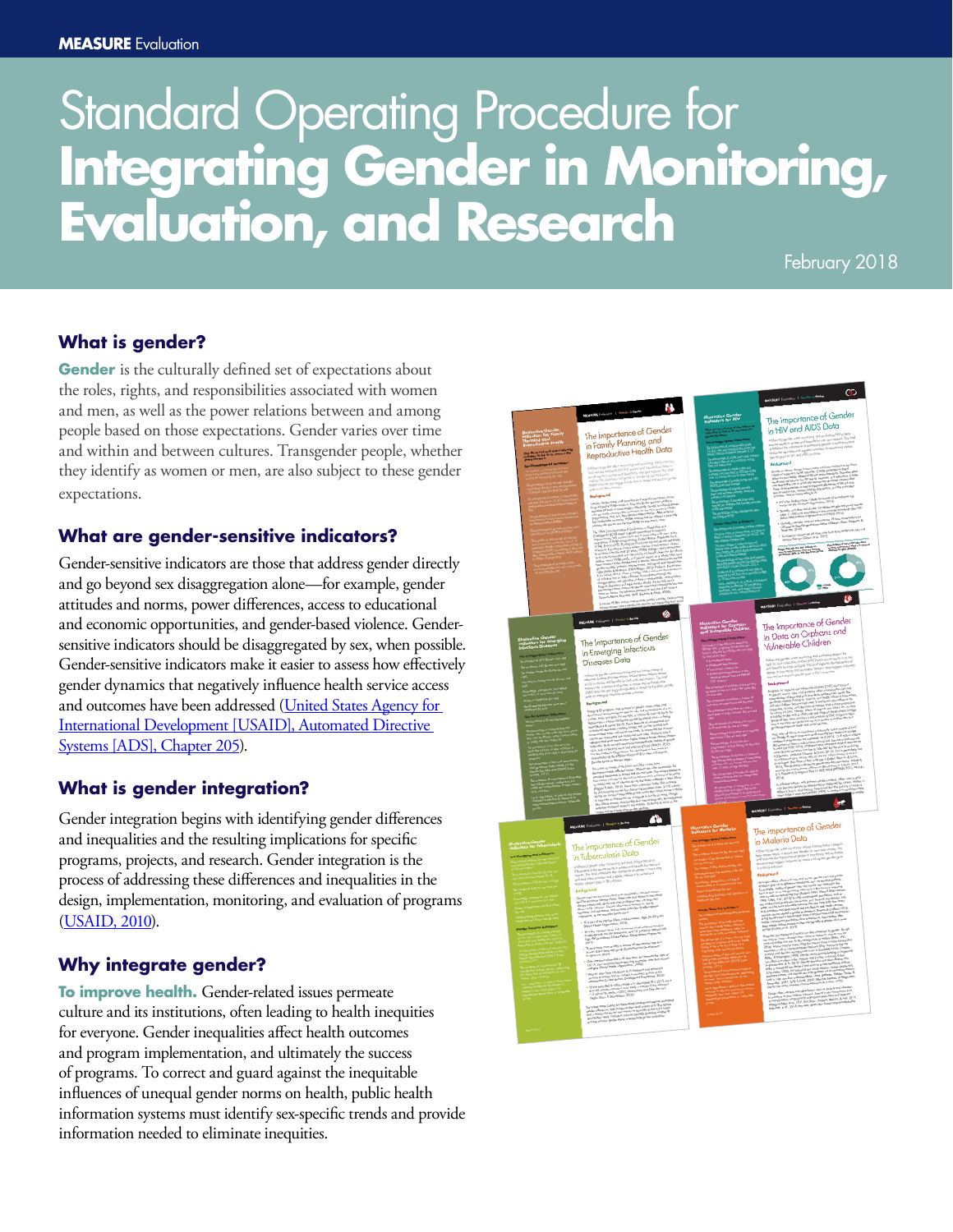**It is required.** USAID, along with most bilateral and multilateral agencies, has a gender equality policy that directs funded activities. For example, gender is a crosscutting issue in MEASURE Evaluation. We have committed to integrating gender in all of our work, and USAID holds us accountable for doing so.

#### **Which activities should integrate gender?**

**All of them.** The purpose of this standard operating procedure (SOP) is to clearly identify ways to account for gender equality as part of the activity.

Often, monitoring, evaluation, and research staff find it difficult to think about their technical areas in terms of gender norms, dynamics, and inequalities and integrate those perspectives in their work. We have published a series of briefs that address gender in specific technical areas to help you think through gender's implications for health and research. Click on the thumbnails of these publications on the first page for direct links.

#### **Where should I integrate gender?**

**At every stage of an activity.** Gender should be considered and addressed in every stage of an activity, from planning and budgeting to implementation and dissemination. This begins with your initial activity workplan. Every activity should identify how gender is integrated in the activity as part of workplan approval. You need to explain specifically how you plan to accomplish gender integration. If you believe that gender integration is not applicable to your activity, state the reason why. Activities should report on gender integration in quarterly reporting, indicating if data have been collected, analyzed, and reported on by sex or if gender-sensitive data were included. There should be a place for activity leads to describe other ways they have considered or integrated gender in their activity. This SOP reviews many ways other than sexdisaggregated and gender-sensitive data that gender can be integrated.

# **How does gender affect health information systems?**

Health information systems (HIS) are an opportunity to collect data on a more routine basis for decision making. However, not all HIS are equal. Gender norms can influence the environment that determines from whom data are collected and for whom they are used. For example, more health data may be available for women, because they are the prime users of health services. However, less data may be available in civil registration and vital statistics (CRVS), because women are often disadvantaged in the ability to register themselves and their children. Strong, inclusionary HIS facilitate better program targeting. When formal systems are not sufficient, supplemental systems such as Sample Vital Registration with Verbal Autopsy can ensure that all women and girls are counted at various levels (national, provincial, rural, and urban) and provide nationally representative estimates of age and sex cause-specific mortality fractions. These data can provide accurate maternal mortality rates and show whether women or men are dying disproportionately of certain diseases.

HIS can explicitly measure certain gender equity concerns,

such as health decision making, couples communication, and gender-based violence. These elements should be built into systems.

Additionally, how and when systems include sex- and agedisaggregation can influence the interoperability of systems. Sex and age disaggregation is increasingly required in HIS, but not all systems adhere and not all systems have the same disaggregations. For example, MEASURE Evaluation manages the data exchange between DATIM and FACTS Info. If data fields are not harmonized properly, disaggregates can be lost between the two systems—up to 1,700 data elements!

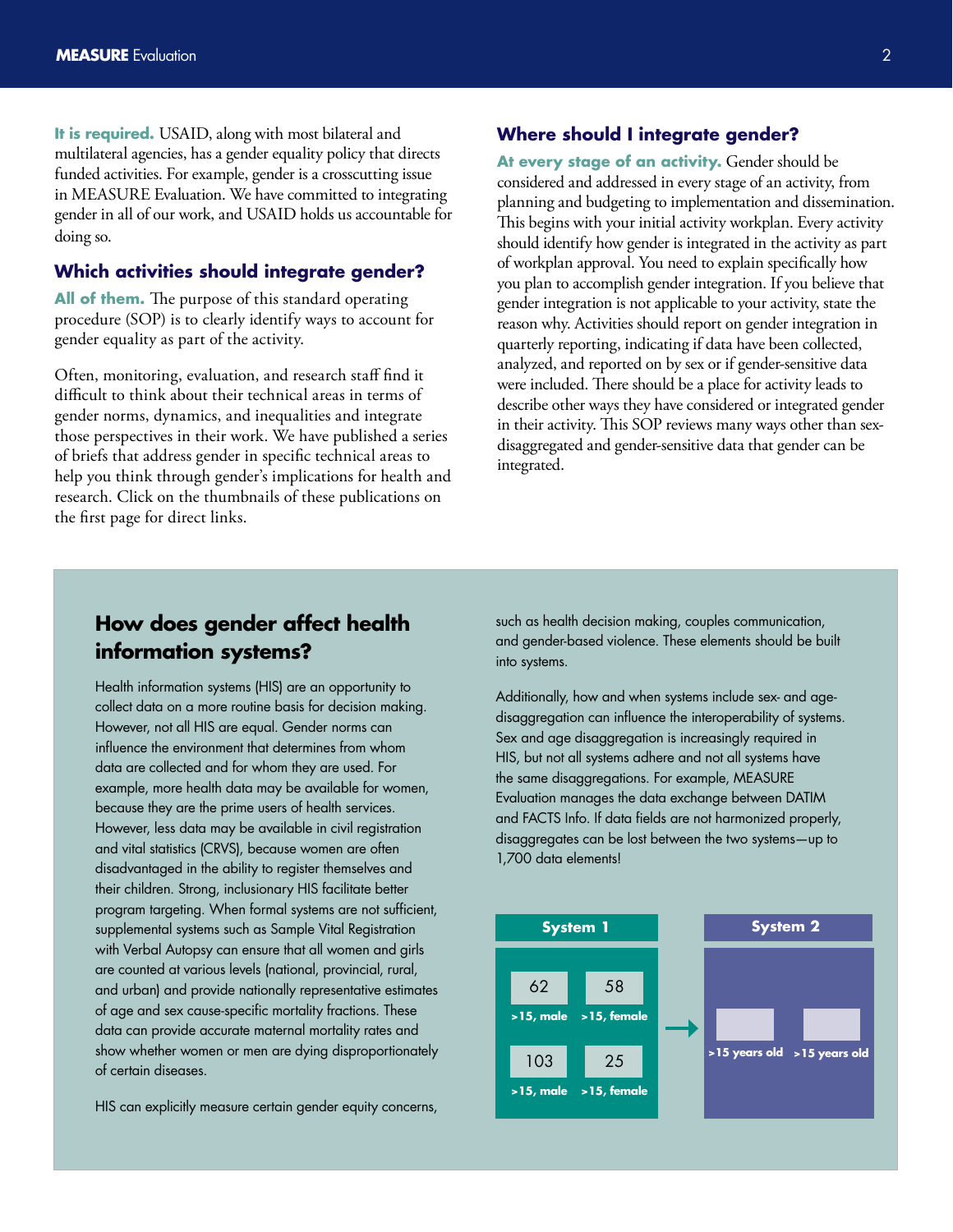#### **Ideas on how to integragrate gender in your activity**

Here are examples of gender-related questions or actions that apply to work commonly undertaken monitoring, evaluation, and research.

**1. Research protocol.** Are women and girls included in this research? If they are, efforts should be made to ensure equity in representation, access to intervention, and benefits of research. If they are not, include a statement explaining why both sexes are not included. Does the study involve a sensitive topic, such as gender-based violence, or a sensitive group, such as lesbian, gay, bisexual, or transgender (LGBT) people? If so, you will need to pay attention to how you protect participants to adhere to the ethical standards and procedures recommended by the World Health Organization (WHO). Are there strategies to monitor for unintended consequences in such sensitive studies? Does your staff have gender expertise to be able to address these issues appropriately?

**2. Stakeholder engagement.** Gender equality begins by having the right people at the table. Do the people at the table represent the groups needed to talk about and promote gender equality in a meaningful way? In addition to these groups, what is the level of input from men, women, and transgender stakeholders, local women's nongovernmental organizations, community-based organizations, etc., in setting goals and objectives? Efforts should be made to engage men, women, and LGBT people as stakeholders, if they are affected by or engaged in the activity in any way.

**3. Tools/questionnaires.** Tools and questions should be piloted on both sexes, as applicable, and reviewed to ensure gender sensitivity. Pronouns used should be gender-neutral. If you are collecting data from LGBT people, you will need to be sensitive to differences in how people categorize their gender and sexuality and allow for appropriate self-reported gender and sexuality categories. Also consider the influence of stigma on their experience of the topic when you develop questions. MEASURE Evaluation's website is a resource for guidance on how to improve the collection of data on sexual and gender identity.

In developing the database tools for health information systems (HIS), does the database allow for entering sexand age-disaggregated data? If a database tool allows for analysis of entered data, does it have the option to analyze by sex? Do two systems that are intended to be interoperable have the same disaggregations?

#### **How can gender affect my data collection?**

Women and men often occupy different spaces within the house and community, often because of traditional gender roles and expectations. Certain times and spaces may not be suitable choices for recruitment or for conducting discussions or interviews with one sex or another. For example, a study in Bangladesh aimed to collect information from men and women at the community level. When deciding where to hold interviews with groups of community informants, the researchers had to rule out local tea houses as an option, because these are not socially acceptable places for women to frequent. Holding group interviews in locations outside of tea houses allowed women to be better represented.



If you have questions about monitoring, evaluation, or research activities, [talk to the](mailto:gender_measure%40unc.edu?subject=Gender%20Integration%20Inquiry)  [MEASURE Evaluation gender portfolio staff](mailto:gender_measure%40unc.edu?subject=Gender%20Integration%20Inquiry) at [measure@unc.edu.](mailto:measure@unc.edu)

**4. Trainings/workshops.** Offer examples in trainings and workshops that reflect gender integration (e.g., in a workshop on data analysis, highlight the importance of analyzing data by gender to identify any gender differences). Additionally, the gender team can conduct a specific [module or session](https://www.globalhealthlearning.org/course/gender-m-e) in trainings or workshops to highlight the importance of gender in monitoring and evaluation. The gender of trainers and participants should also be noted and reported. Is there a balance of genders? Are there differences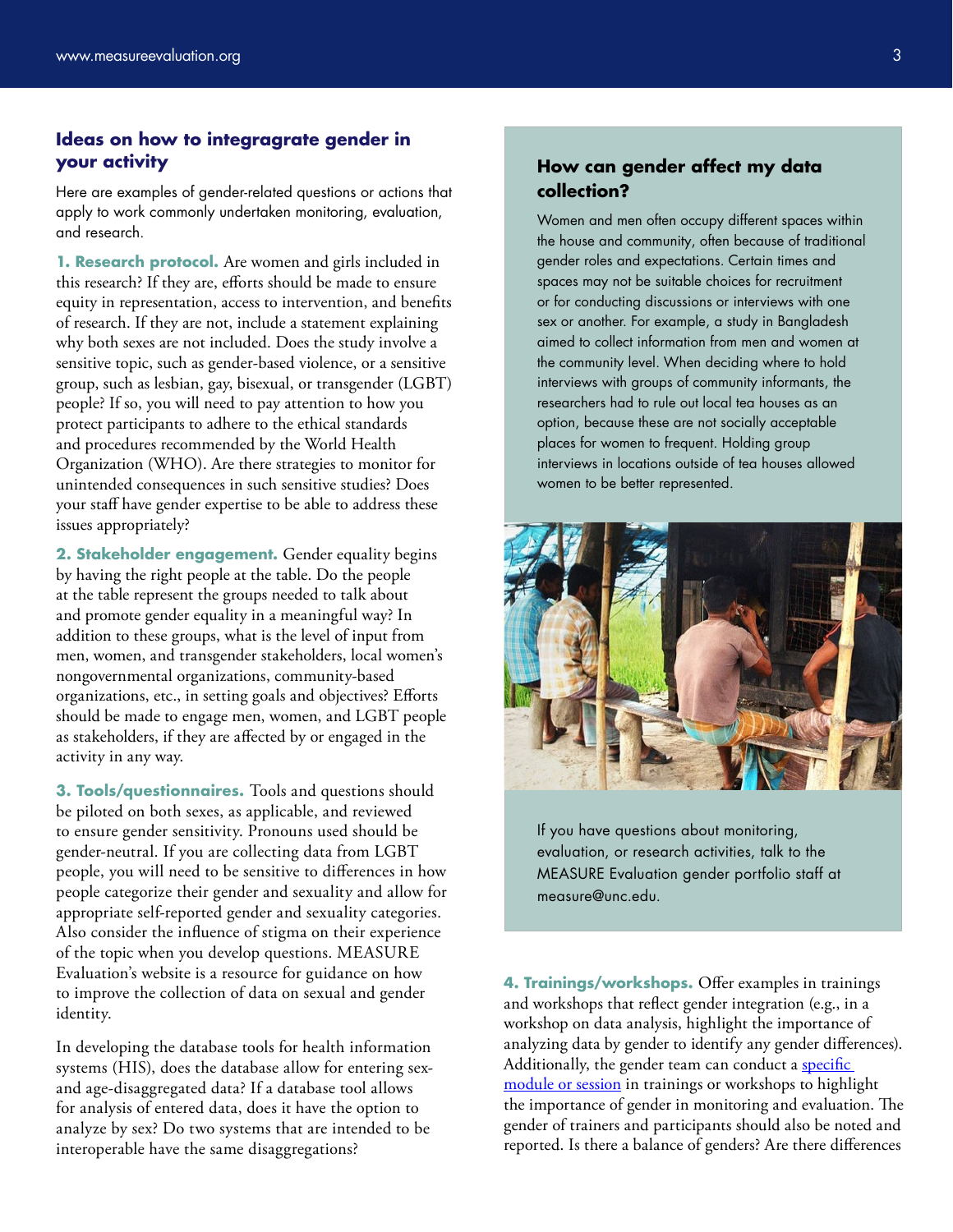in active participation by men and women during the training? If not, what can you do in the future to have more balance between genders?

**5. Data collection.** Are you noting the sex<sup>1</sup> and age<sup>2</sup> of respondents when collecting data? Routine health indicators that are presented both for men and women or boys and girls should be collected and disaggregated by sex and age. Would gender-sensitive indicators be relevant to your topic? Gender-sensitive indicators are indicators that address gender directly and go beyond sex disaggregation alone; examples are indicators pertaining to decision making about healthcare or finances, genderbased violence, and gender-related attitudes.

Gender can have a big impact on how, where, and when data are collected. For instance, it may be important to make provisions for childcare for women attending meetings or to select locations that women can easily reach or where they feel comfortable. Here are some questions to ask yourself: Will the place or time affect your ability to collect data from certain groups?

Are male and female interviewers on your data collection team, as appropriate, for the cultural context and study

topic? Also, gender and power dynamics can be difficult to quantify. If you're planning a quantitative study, can you incorporate qualitative methods, such as focus groups or key informant interviews?

**6. Data analysis.** Routine health indicators for men and women and boys and girls should be disaggregated by sex3 and age during analysis. Are both sexes accessing and/or benefitting from the program equally? Do you see differences within age groups by sex? The different roles and status of women and men in the community, political sphere, workplace, and household may affect program uptake and results for women and men differently, even for such diseases as malaria. Make sure that data analysis is informed by an understanding of the context, relationships, power dynamics, and so forth involved in the health topic. Gender-sensitive indicators should also be disaggregated by sex during analysis, when possible.

**7. Reports/publications/products.** As with trainings and workshops, it is important to ensure that reports and publications reflect gender integration, by using gendersensitive examples or including gender-specific modules.

#### **Why is it important to disaggregate by sex?**

Below are two graphs showing data on clients who tested HIV-positive by month between August 2010 and August 2012 in a country in sub-Saharan Africa. The overall trend in the two graphs is similar, but the difference between men and women is obvious only in the sex-disaggregated graph (B). It is clear that more women are testing positive for HIV, but this also could mean that more women are getting tested. Being able to compare data by sex leads program managers to question why fewer men are being tested, and if that is an area that needs improvement.



<sup>&</sup>lt;sup>1</sup> In contexts where there is a third gender option, such as certain Asian countries, data should be disaggregated by gender.

<sup>&</sup>lt;sup>2</sup> Age intersects with gender in determining the distribution of power in any society. Younger members of a society often have less power than older individuals, and younger women/girls have less power than younger men/ boys.

<sup>&</sup>lt;sup>3</sup> In instances where special surveys include self-identification of gender, particularly with respect to LGBT, data should be disaggregated by gender.